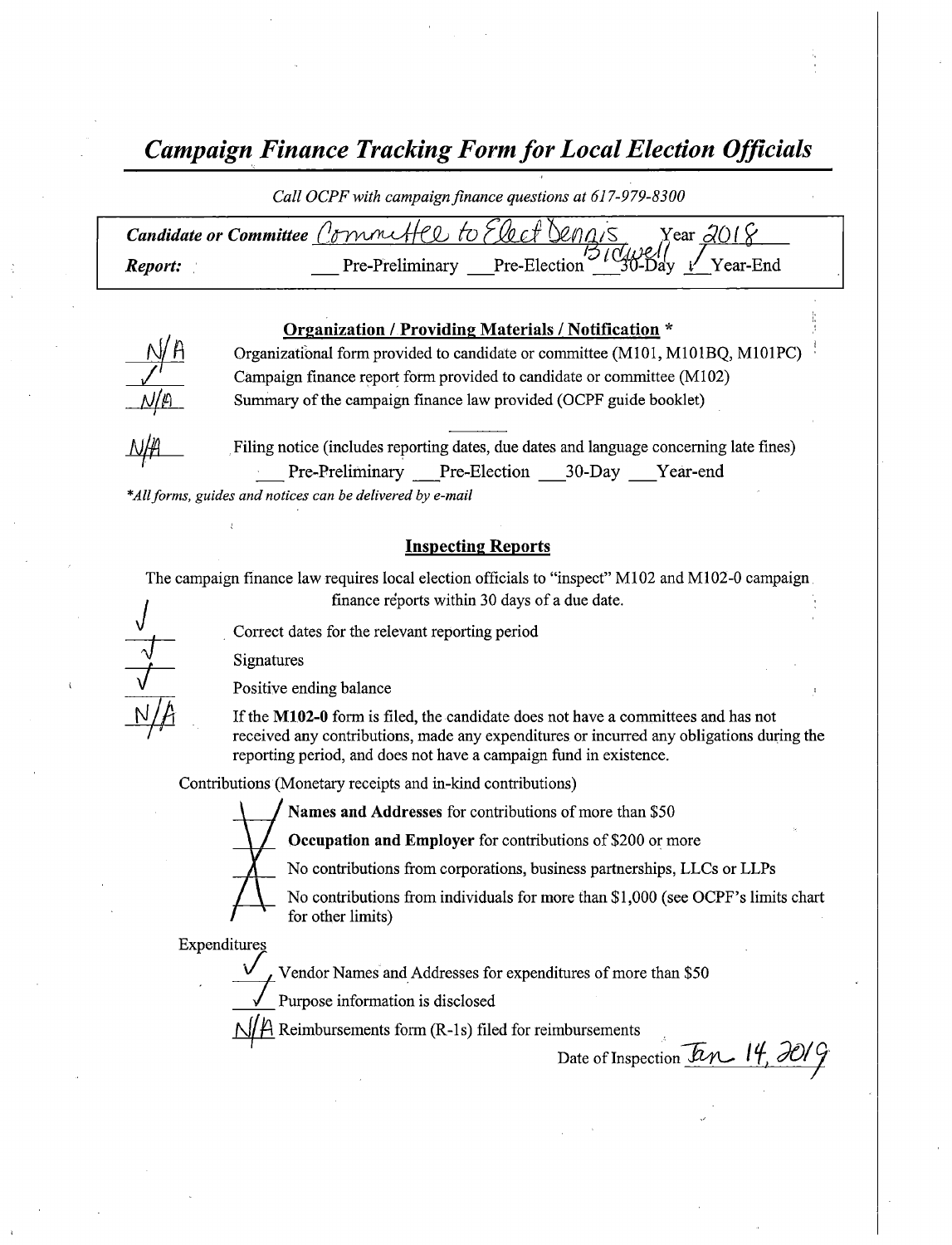|                                  | $\mathbb{R}^n$<br>्रि                                                                                                                                                                                                                                | <b>Municipal Form</b>                                                                                                                                                                                                                                                                                                                                                                                                             |
|----------------------------------|------------------------------------------------------------------------------------------------------------------------------------------------------------------------------------------------------------------------------------------------------|-----------------------------------------------------------------------------------------------------------------------------------------------------------------------------------------------------------------------------------------------------------------------------------------------------------------------------------------------------------------------------------------------------------------------------------|
|                                  |                                                                                                                                                                                                                                                      | <b>Office of Campaign and Political Finance</b>                                                                                                                                                                                                                                                                                                                                                                                   |
| Commonwealth<br>of Massachusetts | JAN 1 4 2019                                                                                                                                                                                                                                         |                                                                                                                                                                                                                                                                                                                                                                                                                                   |
|                                  |                                                                                                                                                                                                                                                      | File with: City or Town Clerk or Election Commission                                                                                                                                                                                                                                                                                                                                                                              |
|                                  | <b>Beginning Date:</b><br>Fill in Reporting Pumoded ACSFFICE                                                                                                                                                                                         | <b>Ending Date:</b><br>1 January, 2018<br>31 December, 2018                                                                                                                                                                                                                                                                                                                                                                       |
|                                  | Type of Report: (Check one)                                                                                                                                                                                                                          |                                                                                                                                                                                                                                                                                                                                                                                                                                   |
|                                  | 8th day preceding preliminary<br>8th day preceding election                                                                                                                                                                                          | $\Box$ 30 day after election<br>$\boxtimes$ year-end report<br>dissolution                                                                                                                                                                                                                                                                                                                                                        |
|                                  |                                                                                                                                                                                                                                                      |                                                                                                                                                                                                                                                                                                                                                                                                                                   |
| Dennis Bidwell                   |                                                                                                                                                                                                                                                      | <b>Committee to Elect Dennis Bidwell</b>                                                                                                                                                                                                                                                                                                                                                                                          |
|                                  | Candidate Full Name (if applicable)                                                                                                                                                                                                                  | Committee Name                                                                                                                                                                                                                                                                                                                                                                                                                    |
|                                  | City Council Ward 2<br>Office Sought and District                                                                                                                                                                                                    | Kevin Lake<br>Name of Committee Treasurer                                                                                                                                                                                                                                                                                                                                                                                         |
| 19 Forbwes Ave                   |                                                                                                                                                                                                                                                      | 19 Forbes Ave                                                                                                                                                                                                                                                                                                                                                                                                                     |
|                                  | <b>Residential Address</b>                                                                                                                                                                                                                           | <b>Committee Mailing Address</b>                                                                                                                                                                                                                                                                                                                                                                                                  |
| E-mail:                          | dbidwell@bidwelladvisors.com                                                                                                                                                                                                                         | E-mail:<br>Kevin.L.Lake@gmail.com                                                                                                                                                                                                                                                                                                                                                                                                 |
| Phone # (optional):              | 413-584-2732                                                                                                                                                                                                                                         | Phone # (optional):<br>413-320-2337                                                                                                                                                                                                                                                                                                                                                                                               |
|                                  | <b>SUMMARY BALANCE INFORMATION:</b>                                                                                                                                                                                                                  |                                                                                                                                                                                                                                                                                                                                                                                                                                   |
|                                  |                                                                                                                                                                                                                                                      |                                                                                                                                                                                                                                                                                                                                                                                                                                   |
|                                  | Line 1: Ending Balance from previous report                                                                                                                                                                                                          | 1678.74                                                                                                                                                                                                                                                                                                                                                                                                                           |
|                                  | Line 2: Total receipts this period (page 3, line 11)                                                                                                                                                                                                 |                                                                                                                                                                                                                                                                                                                                                                                                                                   |
|                                  | Line 3: Subtotal (line 1 plus line 2)                                                                                                                                                                                                                | 1678.74                                                                                                                                                                                                                                                                                                                                                                                                                           |
|                                  | Line 4: Total expenditures this period (page 5, line 14)                                                                                                                                                                                             | 712.5                                                                                                                                                                                                                                                                                                                                                                                                                             |
|                                  | <b>Line 5:</b> Ending Balance (line 3 minus line 4)                                                                                                                                                                                                  | 966.24                                                                                                                                                                                                                                                                                                                                                                                                                            |
|                                  | Line 6: Total in-kind contributions this period (page 6)                                                                                                                                                                                             |                                                                                                                                                                                                                                                                                                                                                                                                                                   |
|                                  | Line 7: Total (all) outstanding liabilities (page 7)                                                                                                                                                                                                 |                                                                                                                                                                                                                                                                                                                                                                                                                                   |
|                                  | Line 8: Name of bank(s) used: Florence Bank                                                                                                                                                                                                          |                                                                                                                                                                                                                                                                                                                                                                                                                                   |
|                                  | <b>Affidavit of Committee Treasurer:</b><br>finance activity of all persons acting under the authority or on behalf of this committee in accordance with the requirements of M.G.L. c. 55.<br>Signed under the penalties of perjury:                 | I certify that I have examined this report including attached schedules and it is, to the best of my knowledge and belief, a true and complete statement of all campaign finance<br>activity, including all contributions, loans, receipts, expenditures, disbursements, in-kind contributions and liabilities for this reporting period and represents the campaign<br>Date: $15 \text{ J}$ AN $3019$<br>(Treasurer's signature) |
|                                  | FOR CANDIDATE FILINGS ONLY: Affidavit of Candidate: (check 1 box only)                                                                                                                                                                               |                                                                                                                                                                                                                                                                                                                                                                                                                                   |
|                                  | Candidate with Committee and no activity independent of the committee<br>incurred any liabilities nor made any expenditures on my behalf during this reporting period.                                                                               | Leertify that I have examined this report including attached schedules and it is, to the best of my knowledge and belief, a true and complete statement of all campaign finance<br>activity, of all persons acting under the authority or on behalf of this committee in accordance with the requirements of M.G.L. c. 55. I have not received any contributions,                                                                 |
|                                  | Candidate without Committee OR Candidate with independent activity filing separate report<br>campaign finance activity of all persons acting under the authority or on behalf of this committee in accordance with the requirements of M.G.L. c. 55. | I certify that I have examined this report including attached schedules and it is, to the best of my knowledge and belief, a true and complete statement of all campaign<br>finance activity, including contributions, loans, receipts, expenditures, disbursements, in-kind contributions and liabilities for this reporting period and represents the                                                                           |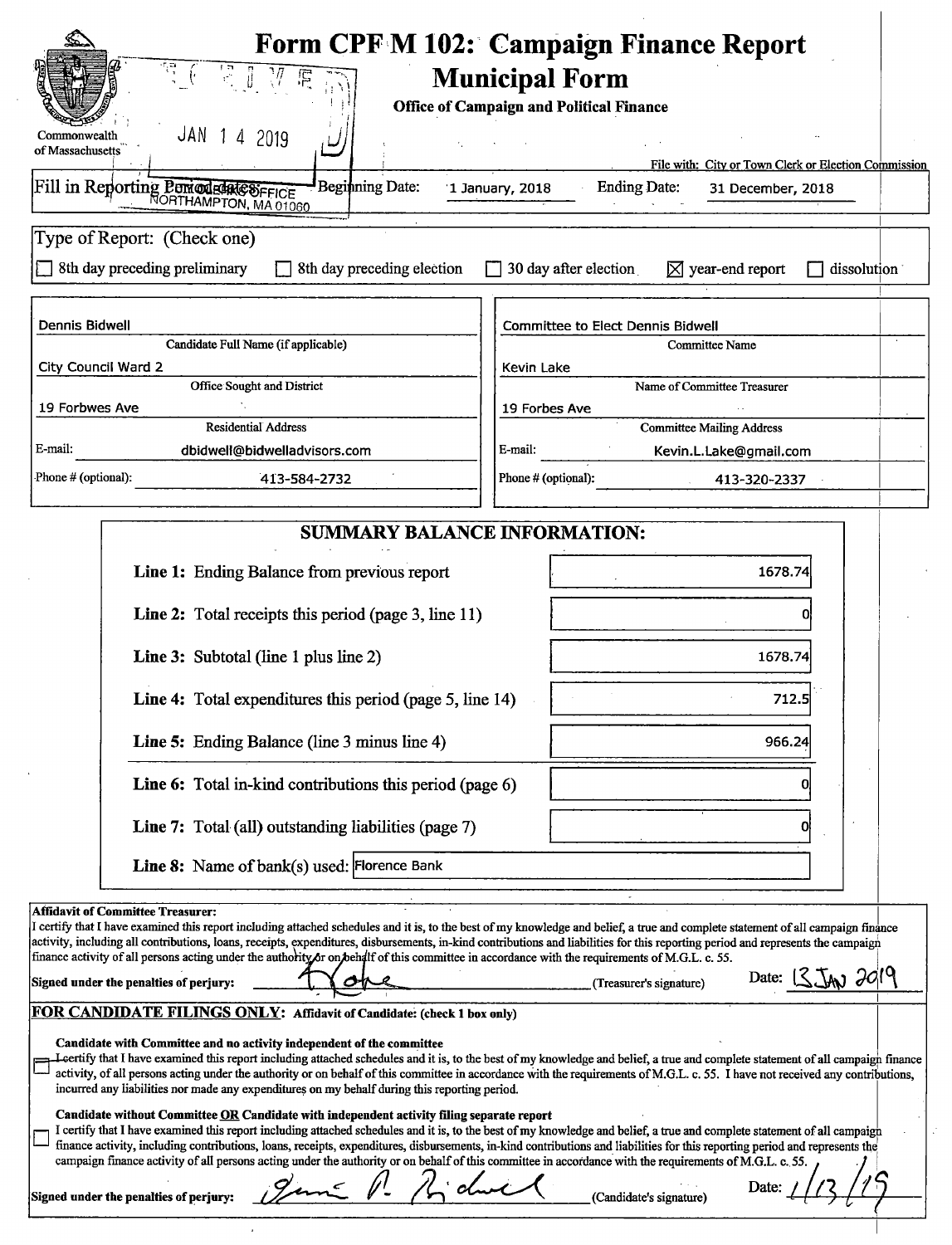#### SCHEDULE A: RECEIPTS

M.G.L. c. 55 requires that the name and residential address be reported, in alphabetical order, for all receipts over \$50 in a calendar year. Committees must keep detailed accounts and records of all receipts, but need only itemize those receipts over \$50. In addition, the occupation and employer must be reported for all persons who contribute \$200 or more in a calendar year.

A" Schedule A: Receipts" attachment is available to complete, print and attach to this report, ifadditional pages are required to report all receipts. Please include your committee name and a page number on each page.)

| <b>Name and Residential Address</b><br>(alphabetical listing required)<br><b>Date Received</b> |                                                            | <b>Amount</b>        | <b>Occupation &amp; Employer</b><br>(for contributions of \$200 or more) |  |
|------------------------------------------------------------------------------------------------|------------------------------------------------------------|----------------------|--------------------------------------------------------------------------|--|
|                                                                                                |                                                            |                      |                                                                          |  |
|                                                                                                |                                                            |                      |                                                                          |  |
|                                                                                                |                                                            |                      |                                                                          |  |
|                                                                                                |                                                            |                      |                                                                          |  |
|                                                                                                |                                                            |                      |                                                                          |  |
|                                                                                                |                                                            |                      |                                                                          |  |
|                                                                                                |                                                            |                      |                                                                          |  |
|                                                                                                |                                                            |                      |                                                                          |  |
|                                                                                                |                                                            |                      |                                                                          |  |
|                                                                                                |                                                            |                      |                                                                          |  |
|                                                                                                |                                                            |                      |                                                                          |  |
|                                                                                                |                                                            |                      |                                                                          |  |
|                                                                                                | Line 9: Total Receipts over \$50 (or listed above)         |                      |                                                                          |  |
|                                                                                                | Line 10: Total Receipts \$50 and under* (not listed above) | $\ddot{\phantom{1}}$ |                                                                          |  |
|                                                                                                | Line 11: TOTAL RECEIPTS IN THE PERIOD                      | 이                    | Enter on page 1, line 2<br>$\leftarrow$                                  |  |

<sup>1</sup> If you have itemized receipts of \$50 and under, include them in line 9. Line 10 should include only those receipts not itemized above.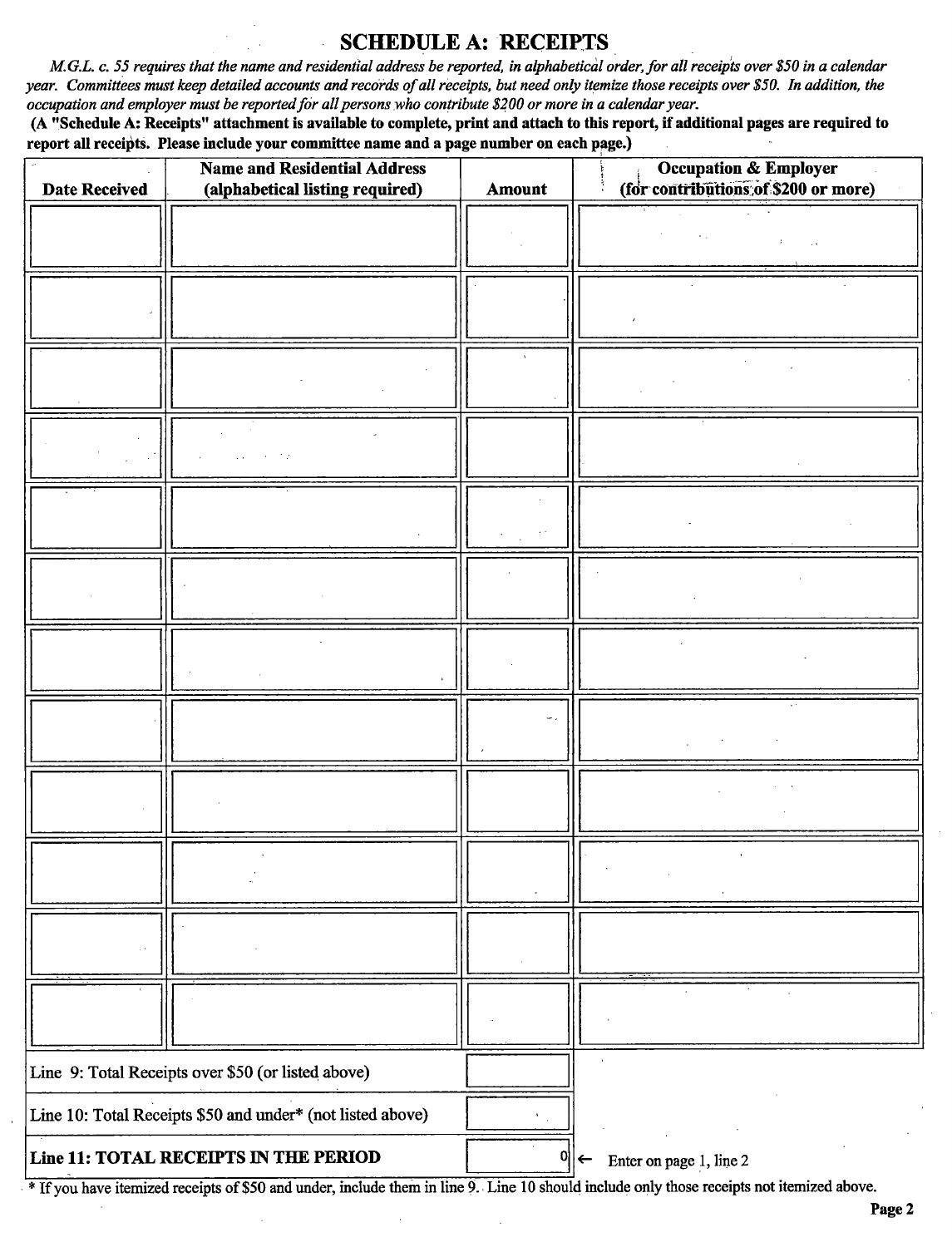### SCHEDULE B: EXPENDITURES

 $\frac{1}{2}$ 

M.G.L. c. 55 requires committees to list, in alphabetical order, all expenditures over \$50 in a reporting period. Committees must keep detailed accounts and records of all expenditures, but need only itemize those over \$50. Expenditures \$50 and under may be added together, from committee records, and reported on line 13.

A " Schedule B: Expenditures" attachment is available to complete, print and attach to this report, if additional pages are required to report all expenditures. Please include your committee name and a page number on each page.)

| Date Paid    | <b>To Whom Paid</b><br>(alphabetical listing) | <b>Address</b>                                                                  | <b>Purpose of Expenditure</b> | Amount |
|--------------|-----------------------------------------------|---------------------------------------------------------------------------------|-------------------------------|--------|
|              | Norma Akamatsu                                | 151 Main St                                                                     | Northampton Connects          |        |
| 3 March      |                                               |                                                                                 | Facilitation                  | 150    |
|              |                                               |                                                                                 |                               |        |
|              | Leila Lawrence                                | PO Box 342, Londonderry VT,                                                     | Website                       |        |
| 18 May       |                                               | 05148                                                                           |                               | 162.5  |
|              |                                               |                                                                                 |                               |        |
|              | Northampton DPW                               | City Hall                                                                       | Campaign EventBlock Party     | 1      |
| 16 August    |                                               |                                                                                 | Permit                        | 25     |
|              |                                               |                                                                                 |                               |        |
| 28 September | Northampton Arts Council                      | 240 Main St                                                                     | First Night Underwriter       | 250    |
|              |                                               |                                                                                 |                               |        |
|              | Leila Lawrence                                | PO Box 342, Londonderry VT,                                                     | Website/Newsletter            |        |
| 1 November   |                                               | 05148                                                                           |                               | $125$  |
|              |                                               |                                                                                 |                               |        |
|              |                                               |                                                                                 |                               |        |
|              |                                               |                                                                                 |                               |        |
|              |                                               |                                                                                 |                               |        |
|              |                                               |                                                                                 |                               |        |
|              |                                               |                                                                                 |                               |        |
|              |                                               |                                                                                 |                               |        |
|              |                                               |                                                                                 |                               |        |
|              |                                               |                                                                                 |                               |        |
|              |                                               |                                                                                 |                               |        |
|              |                                               |                                                                                 |                               |        |
|              |                                               |                                                                                 |                               |        |
|              |                                               |                                                                                 |                               |        |
|              |                                               |                                                                                 |                               |        |
|              |                                               |                                                                                 |                               |        |
|              |                                               |                                                                                 |                               |        |
|              |                                               |                                                                                 |                               |        |
|              |                                               |                                                                                 |                               |        |
|              |                                               |                                                                                 |                               |        |
|              |                                               |                                                                                 |                               |        |
|              |                                               |                                                                                 |                               |        |
|              |                                               | Line 12: Total Expenditures over \$50 (or listed above)                         |                               | 712.5  |
|              |                                               | Line 13: Total Expenditures \$50 and under* (not listed above)                  |                               |        |
|              |                                               | Enter on page 1, line $4 \rightarrow$ Line 14: TOTAL EXPENDITURES IN THE PERIOD |                               | 712.5  |
|              |                                               |                                                                                 |                               |        |

If you have itemized expenditures of\$50 and under, include them in line 12. Line <sup>13</sup> should include only those expenditures not itemized above. Page 4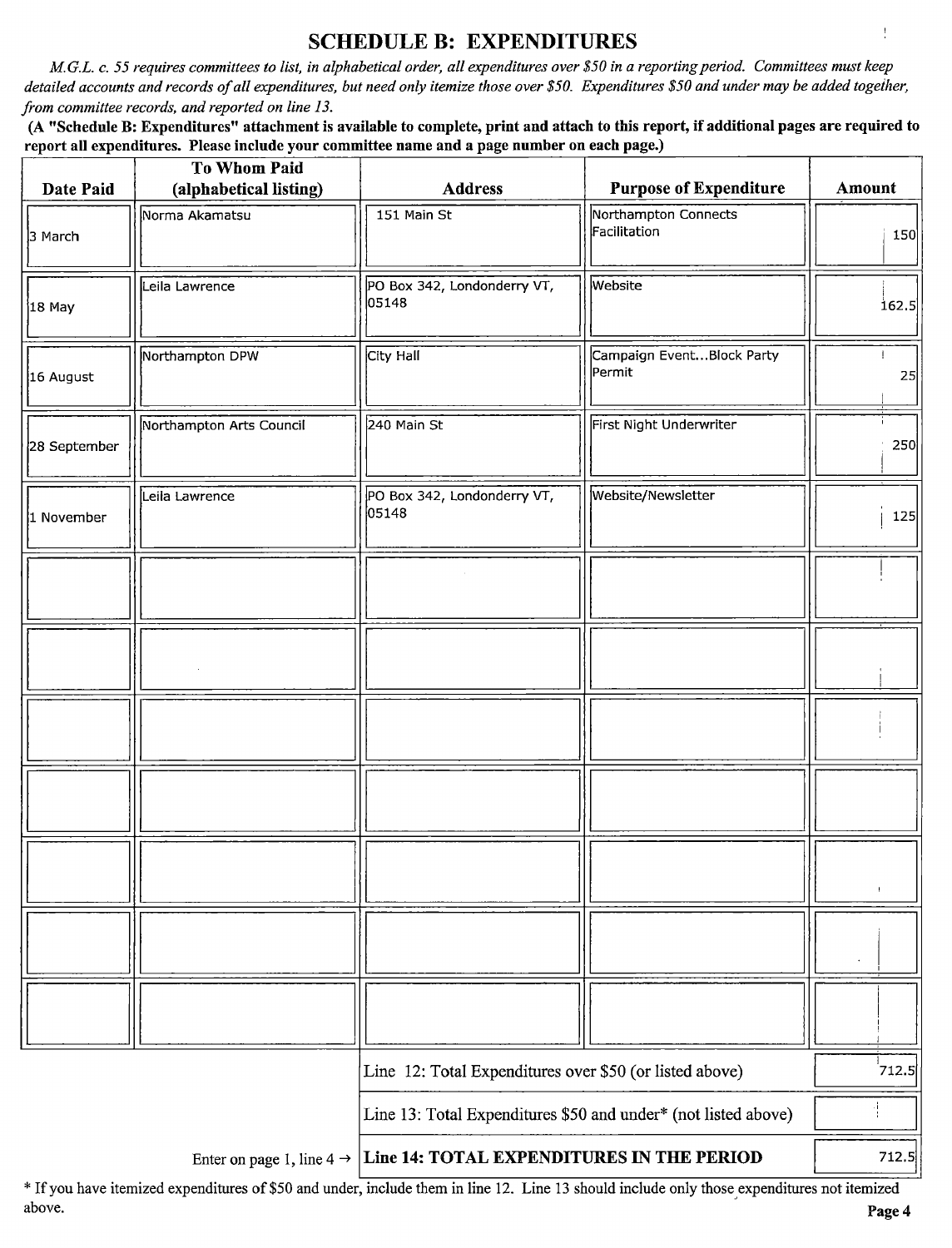### SCHEDULE A: RECEIPTS (continued)

| <b>Date Received</b> | <b>Name and Residential Address</b><br>(alphabetical listing required) | Amount | <b>Occupation &amp; Employer</b><br>(for contributions of \$200 or more) |  |
|----------------------|------------------------------------------------------------------------|--------|--------------------------------------------------------------------------|--|
|                      |                                                                        |        |                                                                          |  |
|                      |                                                                        |        |                                                                          |  |
|                      |                                                                        |        |                                                                          |  |
|                      |                                                                        |        |                                                                          |  |
|                      |                                                                        |        |                                                                          |  |
|                      |                                                                        |        |                                                                          |  |
|                      |                                                                        |        |                                                                          |  |
|                      |                                                                        |        |                                                                          |  |
|                      |                                                                        |        |                                                                          |  |
|                      |                                                                        |        |                                                                          |  |
|                      |                                                                        |        |                                                                          |  |
|                      |                                                                        |        |                                                                          |  |
|                      |                                                                        |        |                                                                          |  |
|                      |                                                                        |        |                                                                          |  |
|                      |                                                                        |        |                                                                          |  |
|                      |                                                                        |        |                                                                          |  |
|                      |                                                                        |        |                                                                          |  |
|                      |                                                                        |        |                                                                          |  |
|                      |                                                                        |        |                                                                          |  |
|                      |                                                                        |        |                                                                          |  |
|                      |                                                                        |        |                                                                          |  |
|                      | Line 9: Total Receipts over \$50 (or listed above)                     |        |                                                                          |  |
|                      | Line 10: Total Receipts \$50 and under* (not listed above)             |        |                                                                          |  |
|                      | Line 11: TOTAL RECEIPTS IN THE PERIOD                                  |        | Enter on page 1, line 2<br>$\rightarrow$                                 |  |

<sup>\*</sup> If you have itemized receipts of \$50 and under, include them in line 9. Line 10 should include only those receipts not itemized above.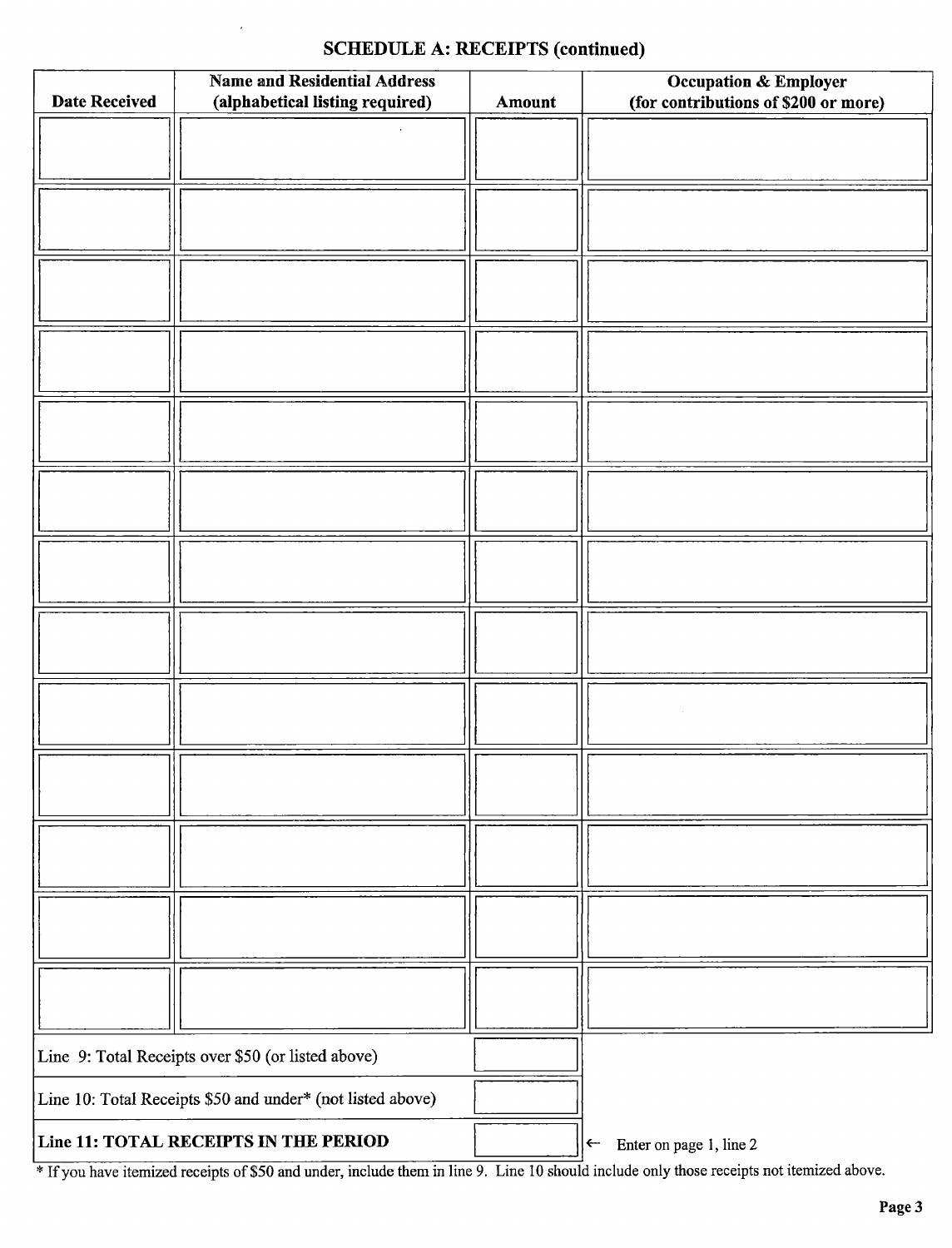### SCHEDULE B: EXPENDITURES (continued)

| Date Paid | To Whom Paid           | <b>Address</b>                                           | <b>Purpose of Expenditure</b> | Amount       |
|-----------|------------------------|----------------------------------------------------------|-------------------------------|--------------|
|           | (alphabetical listing) |                                                          |                               |              |
|           |                        |                                                          |                               |              |
|           |                        |                                                          |                               |              |
|           |                        |                                                          |                               |              |
|           |                        |                                                          |                               |              |
|           |                        |                                                          |                               |              |
|           |                        |                                                          |                               |              |
|           |                        |                                                          |                               |              |
|           |                        |                                                          |                               |              |
|           |                        |                                                          |                               |              |
|           |                        |                                                          |                               |              |
|           |                        |                                                          |                               |              |
|           |                        |                                                          |                               |              |
|           |                        |                                                          |                               |              |
|           |                        |                                                          |                               |              |
|           |                        |                                                          |                               |              |
|           |                        |                                                          |                               |              |
|           |                        |                                                          |                               |              |
|           |                        |                                                          |                               |              |
|           |                        |                                                          |                               |              |
|           |                        |                                                          |                               |              |
|           |                        |                                                          |                               |              |
|           |                        |                                                          |                               |              |
|           |                        |                                                          |                               |              |
|           |                        |                                                          |                               |              |
|           |                        |                                                          |                               |              |
|           |                        |                                                          |                               |              |
|           |                        |                                                          |                               |              |
|           |                        |                                                          |                               |              |
|           |                        |                                                          |                               | $\mathbf{t}$ |
|           |                        |                                                          |                               |              |
|           |                        |                                                          |                               |              |
|           |                        |                                                          |                               |              |
|           |                        |                                                          |                               |              |
|           |                        |                                                          |                               |              |
|           |                        |                                                          |                               |              |
|           |                        | Line 12: Expenditures over \$50 (or listed above)        |                               |              |
|           |                        | Line 13: Expenditures \$50 and under* (not listed above) |                               |              |
|           |                        |                                                          |                               |              |

Enter on page 1, line  $4 \rightarrow$  Line 14: TOTAL EXPENDITURES IN THE PERIOD

If you have itemized expenditures of\$50 and under, include them in line 12. Line <sup>13</sup> should include only those expenditures not itemized above.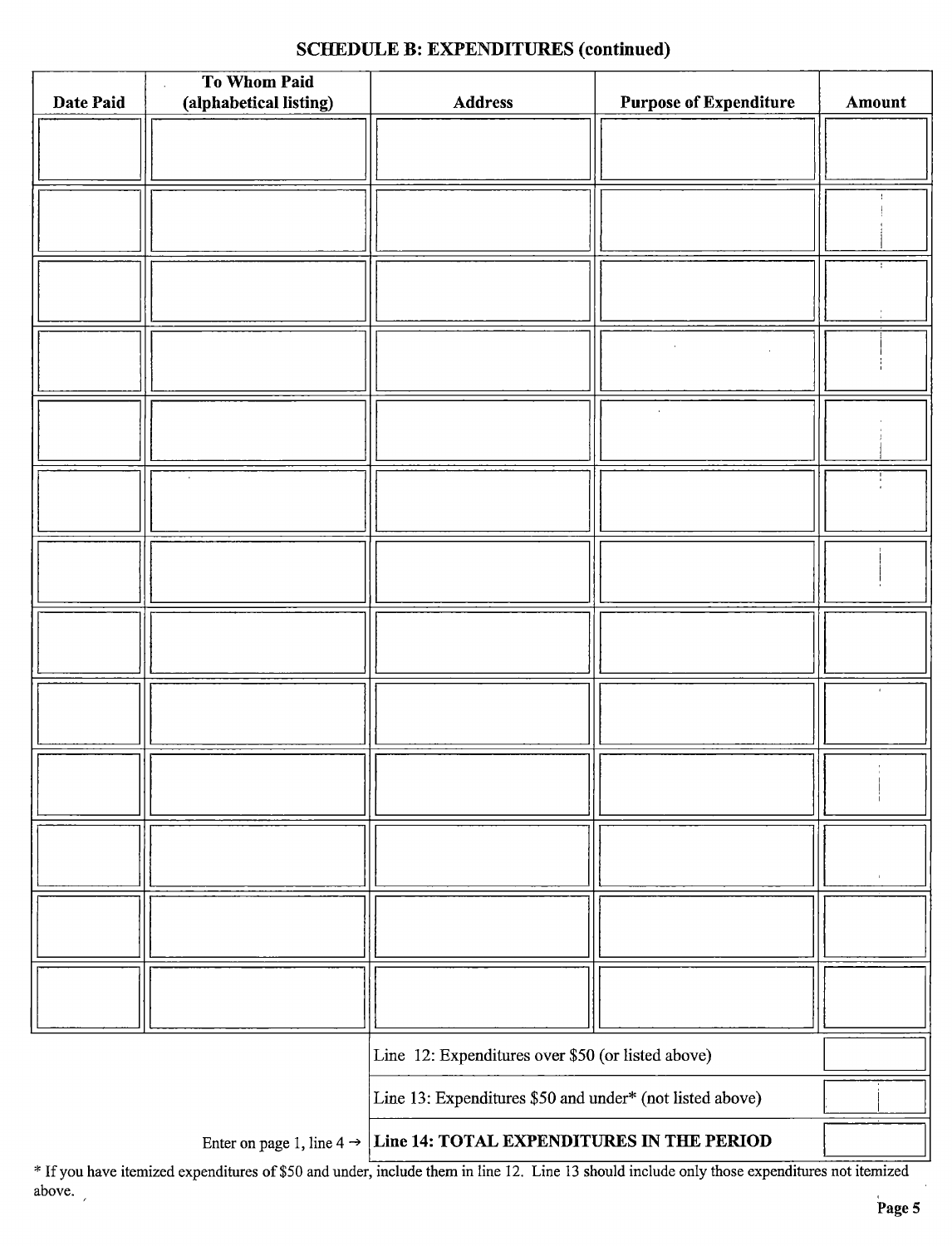## SCHEDULE C: "IN-KIND" CONTRIBUTIONS

Please itemize contributors who have made in-kind contributions of more than \$50. In-kind contributions \$50 and under may be added together from the committee's records and included in line 6 on page 1.

| <b>Date Received</b> | From Whom Received* | <b>Residential Address</b>                                                 | $ $ Description of Contribution $ $ | <b>Value</b> |
|----------------------|---------------------|----------------------------------------------------------------------------|-------------------------------------|--------------|
|                      |                     |                                                                            |                                     |              |
|                      |                     |                                                                            |                                     |              |
|                      |                     |                                                                            |                                     |              |
|                      |                     |                                                                            |                                     |              |
|                      |                     |                                                                            |                                     |              |
|                      |                     |                                                                            |                                     |              |
|                      |                     |                                                                            |                                     |              |
|                      |                     |                                                                            |                                     |              |
|                      |                     |                                                                            |                                     |              |
|                      |                     |                                                                            |                                     |              |
|                      |                     |                                                                            |                                     |              |
|                      |                     |                                                                            |                                     |              |
|                      |                     |                                                                            |                                     |              |
|                      |                     |                                                                            |                                     |              |
|                      |                     |                                                                            |                                     |              |
|                      |                     |                                                                            |                                     |              |
|                      |                     |                                                                            |                                     |              |
|                      |                     |                                                                            |                                     |              |
|                      |                     |                                                                            |                                     |              |
|                      |                     |                                                                            |                                     |              |
|                      |                     |                                                                            |                                     |              |
|                      |                     | Line 15: In-Kind Contributions over \$50 (or listed above)                 |                                     |              |
|                      |                     | Line 16: In-Kind Contributions \$50 & under (not listed above)             |                                     |              |
|                      |                     | Enter on page 1, line $6 \rightarrow$ Line 17: TOTAL IN-KIND CONTRIBUTIONS |                                     | 이            |

\* If an in-kind contribution is received from a person who contributes more than \$50 in a calendar year, you must report the name and address of the contributor; in addition, if the contribution is \$200 or more, you must also report the contributor's occupation and employer.